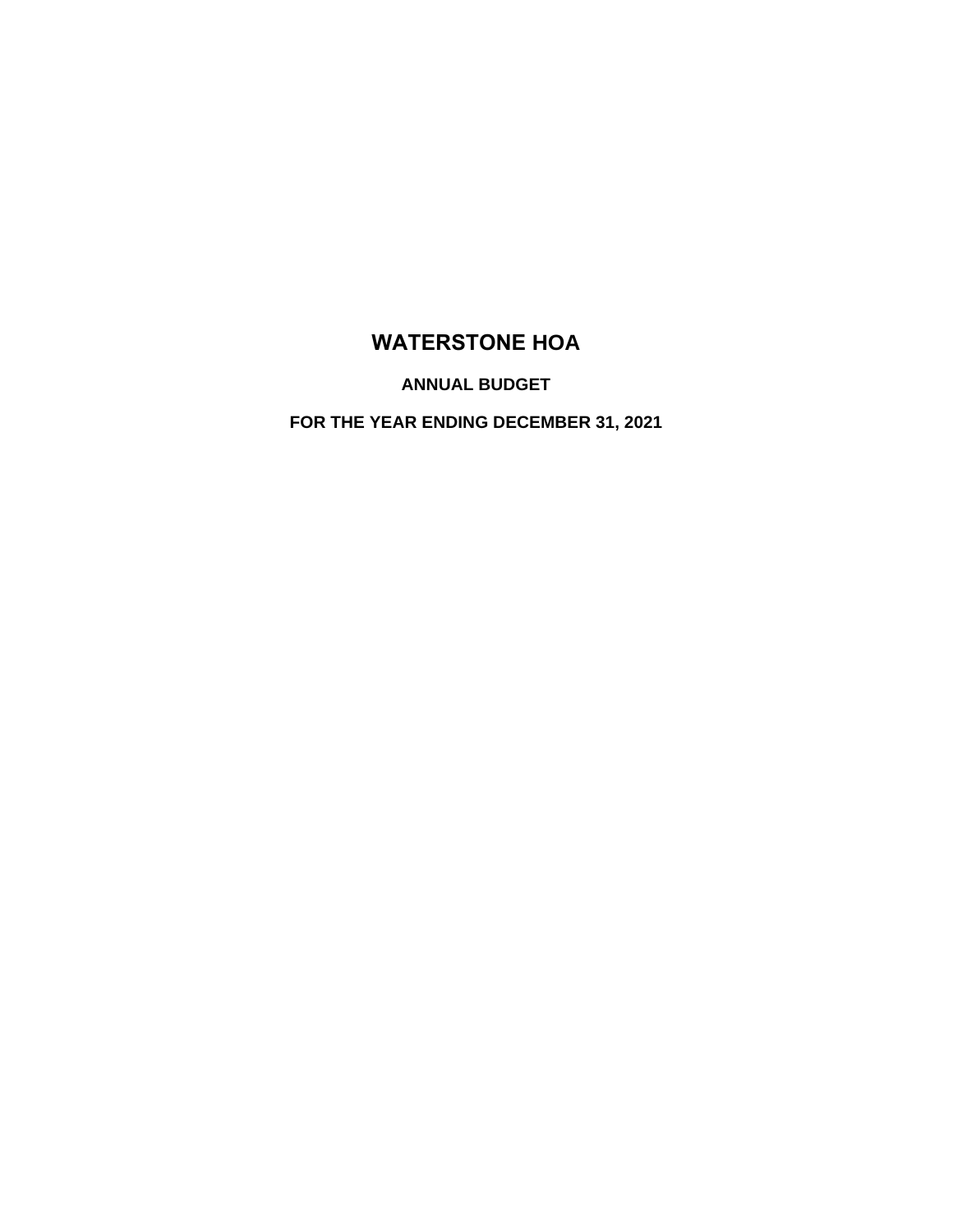# **For the Year Ending December 31, WATERSTONE COMMUNITY ASSOCIATION, INC. OPERATING FUND 2021 BUDGET WITH 2020 BUDGET AND ESTIMATED 2020**

10/2/20

|                                                                 | <b>BUDGET</b><br>2020 | <b>ESTIMATED</b><br>2020 | <b>BUDGET</b><br>2021 |
|-----------------------------------------------------------------|-----------------------|--------------------------|-----------------------|
|                                                                 |                       |                          |                       |
| <b>BEGINNING NET POSITION</b>                                   | \$                    | \$                       | \$<br>152,038         |
| <b>REVENUES</b>                                                 |                       |                          |                       |
| Assessments                                                     | 7,020                 | 7,020                    | 27,450                |
| Developer Advance                                               | 10,055                | 10,055                   |                       |
| New Member Fee                                                  | 18,000                | 28,500                   | 18,000                |
| <b>Total revenues</b>                                           | 35,075                | 45,575                   | 45,450                |
| <b>TRANSFERS IN</b>                                             |                       |                          |                       |
| <b>Transfer from Waterstone Metro District</b>                  |                       | 140,000                  | 142,800               |
|                                                                 |                       |                          |                       |
| Total funds available                                           | 35,075                | 185,575                  | 340,288               |
| <b>EXPENDITURES</b>                                             |                       |                          |                       |
| <b>General and Administrative</b>                               |                       |                          |                       |
| Accounting                                                      | 4,800                 | 4,800                    | 4,800                 |
| <b>Billing</b>                                                  | 3,600                 | 3,600                    | 3,600                 |
| <b>Budget</b>                                                   | 500                   | 500                      | 500                   |
| Contingency                                                     | 1,260                 |                          | 1,200                 |
| <b>Covenant Enforcement</b>                                     | 3,600                 | 1,800                    | 6,000                 |
| Design Review                                                   | 4,800                 | 3,100                    | 4,800                 |
| Electrical                                                      |                       |                          | 1,020                 |
| Insurance                                                       | 2,500                 | 5,972                    | 11,000                |
| Landscaping Maintenance                                         |                       |                          | 15,000                |
| Landscaping Irrigation Repairs                                  |                       |                          | 1,500                 |
| Legal                                                           | 750                   |                          | 700                   |
| Management                                                      | 6,000                 | 6,000                    | 6,000                 |
| Snow Removal<br>Taxes                                           | 500                   | 500                      | 7,500<br>500          |
| Trash/Recycling                                                 | 2,925                 | 2,925                    | 11,475                |
| Water                                                           |                       |                          | 14,345                |
| Website                                                         |                       | 500                      |                       |
| <b>Total expenditures</b>                                       | 31,235                | 29,697                   | 89,940                |
|                                                                 |                       |                          |                       |
| <b>TRANSFERS OUT</b>                                            |                       |                          |                       |
| <b>Transfer to Reserves</b>                                     | 3,840                 | 3,840                    | 3,600                 |
|                                                                 |                       |                          |                       |
| Total expenditures and transfers out<br>requiring appropriation | 35,075                | 33,537                   | 93,540                |
|                                                                 |                       |                          |                       |
| <b>ENDING NET POSITION</b>                                      | \$                    | 152,038<br>S.            | \$<br>246,748         |